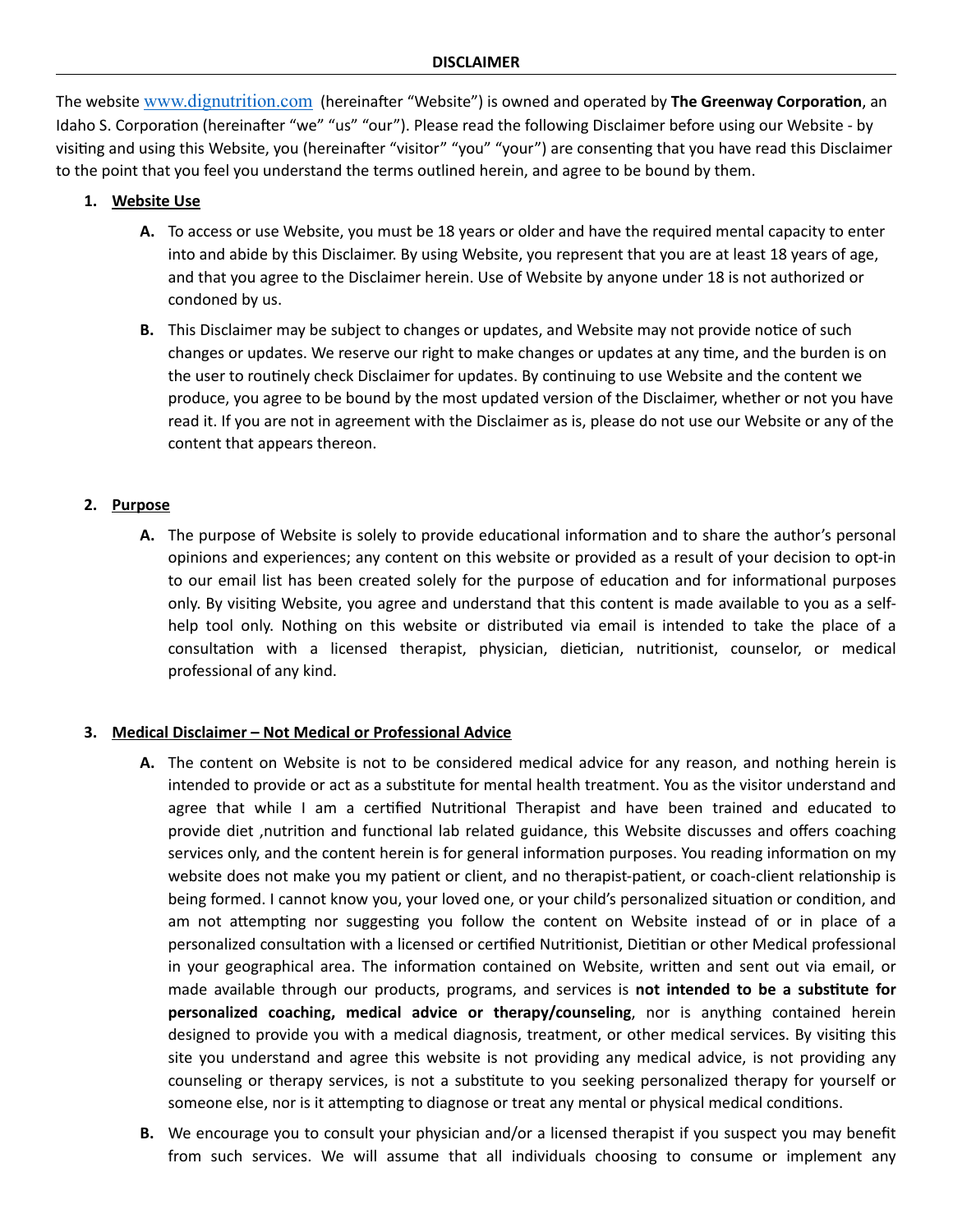information found on Website will have previously obtained clearance from their applicable personal medical physician or therapist, and has concluded that coaching information may be useful or right for them. We also encourage you to use common sense in determining whether any such content is right for you or your child, and trust that you will discuss with a personal medical professional prior to following any such information. **Nothing contained on Website is intended to diagnose, cure, treat, or prevent any medical condition or disease, nor is it to be considered medical advice in any capacity.**

**C.** You also understand that Website has been created in order to offer coaching services, and general information about coaching. While I am a certified Nutrititonal Therapist, there are no elements of therapy within Website content or the coaching programs offered. Should you suspect you may be in need of therapy, or wish to find out more information, please contact a licensed therapist in your geographical area.

### **4. Voluntary Participation**

**A.** By choosing to visit this site and read the information provided, you understand and agree that you are voluntarily choosing to read, implement and/or participate in the use of Website and any information contained herein, and are solely responsible for any outcomes or results (positive or negative.) We cannot be responsible for any action you may choose to take regarding the information provided, and you acknowledge and agree that we are not responsible nor liable to you should you sustain any injuries or negative ramifications. The information contained on Website is intended as general information only; we cannot know your individual medical or physical state, and do not claim to know what may or may not work for you. As such, you agree that you are fully responsible for your health and well-being, and any decisions you make to implement or follow anything you find on Website.

## **5. No Guarantees**

- **A.** The purpose of Website and the content herein is designed to provide you with useful information, and to support and assist you in reaching the goals you desire. However, individual success depends on your own mental and emotional state, as well as your dedication, effort, and commitment. While I make every effort to help my readers, I cannot predict results, nor am I able to know your personal situation; therefore, I cannot guarantee that you will attain certain results. You agree and understand that I do not make any guarantees regarding any specific results from using information found on Website, and that any success will come in large part to your own personal situation and dedication.
- **B.** Earnings Disclaimer: I also do not make any guarantees or assurances regarding a particular financial outcome based on use of Website, nor are we responsible for Your earnings, any increase or decrease in your finances based upon information you interpreted from Website. Any information or testimonials contained herein that contain financial information are individual results that may vary. The decision to use or implement any information contained on Website is solely your own, and you agree we are not responsible for any financial outcomes.

# **6. Limitation of Liability**

**A.** You understand and agree that your participation in using our website and/or adding yourself to our email list is wholly voluntary, and you are solely and personally responsible for your actions, choices, and any results therein. You understand there are sometimes unknown risks and circumstances that may arise during or following use of our Website or products, that cannot be foreseen or anticipated, but may influence or affect your business or you as an individual. You understand and agree that any suggestion or recommendation of a product, service, coach, or otherwise through our Website is purely information – any decision to act upon these suggestions is to be taken by you, at your own risk, without any liability on the part of The Greenway Corporation You agree to accept all risks herein.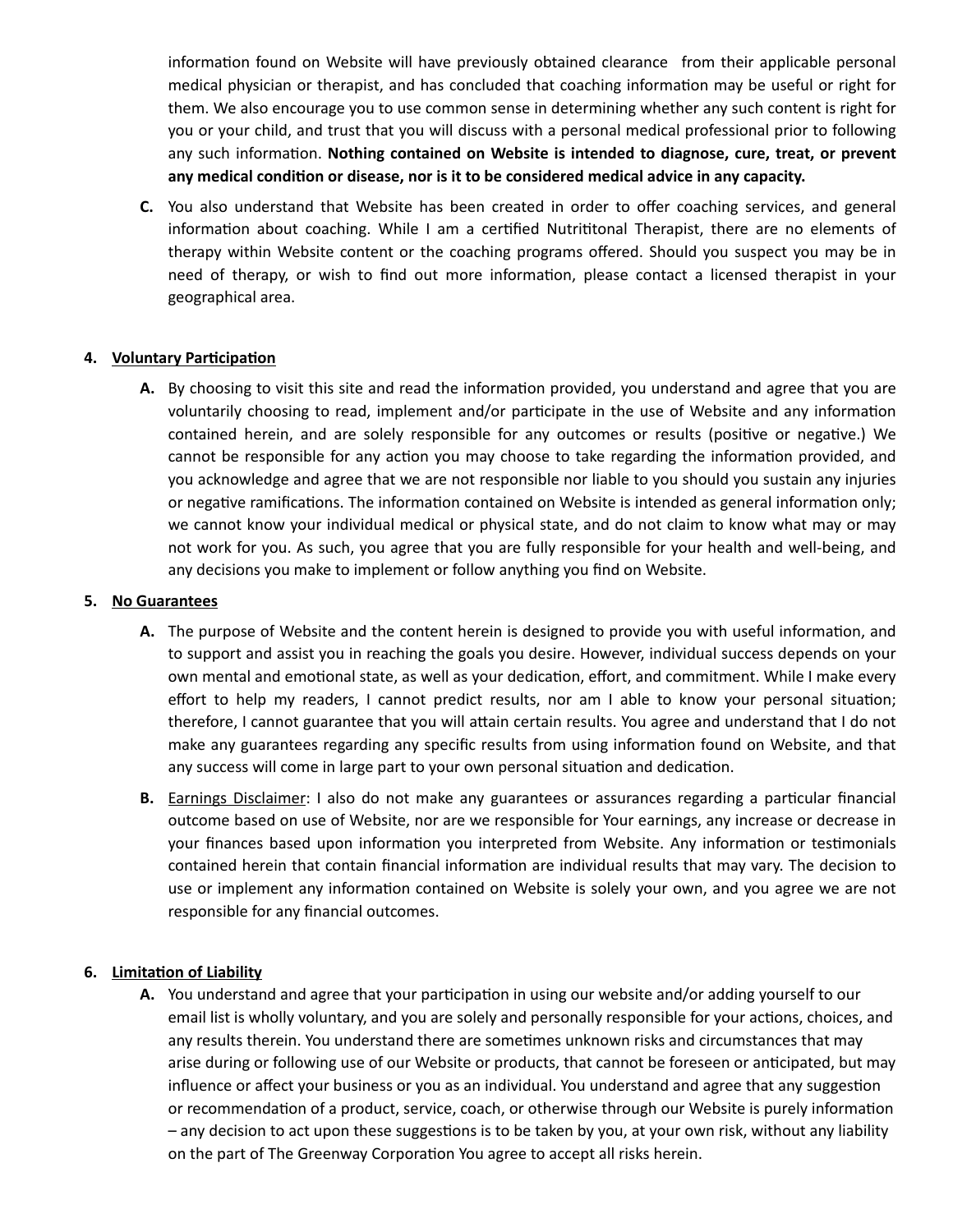**B.** Your use of this Website constitutes an agreement and acceptance that you will absolve Kelly Greenway FNTP, RWP/ The Greenway Corporation as well anyone acting as an agent, consultant, affiliate, guest blogger, joint venture partner, employee, staff, team member, or anyone affiliated with Us in any way of any liability for any loss, damage, injury, or litigation that you or any other person may incur from direct or indirect use of the information, content, or products found on our Website or via materials requested through email.

# **7. Indemnification**

- **A.** You agree at all times to defend, fully indemnify and hold harmless The Greenway Corporation and any affiliates, agents, team members or other party associated with it from any causes of action, damages, losses, costs, expenses incurred as a result of your use of our Website or any products or services contained therein, as well as any third party claims of any kind (including attorney's fees) arising from your actions in relation to our Website or any breach by you of any such conditions outlined herein. Should we be required to defend ourselves in any action directly or indirectly involving you, or an action where we decide your participation or assistance would benefit our defense, you agree to participate and provide any evidence, documents, testimony, or other information deemed useful by us, free of charge.
- **B.** We will attempt to monitor comments and posts made by third parties and users as often as possible. Should you, as a user of our Website, see anything objectionable or offensive posted by a third party, you agree to (1) notify us of the material, and (2) agree not to take any action against us based upon the content posted by the third party. You understand we cannot be responsible for material posted by a user without our control, and agree to release us of any and all claims arising therefrom.
- **C.** Should you choose to utilize information offered on our website, whether free or for purchase, you understand that we are not liable to any party, for any damages – whether direct, indirect, consequential, foreseeable, incidental or otherwise – stemming or perceived to stem from use of or reliance upon any information contained or found on our Website, or from products or services purchased therefrom. You also understand and agree that we are not liable for any damages incurring as a result of your reliance or use of information on our Website written by a third party, whether endorsed or not by us, and you agree to release us from any and all claims stemming from, or perceived to stem from, reliance on information contained on our Website.

# **8. Accuracy**

- **A.** Although we have spent considerable time and effort in creating the products on www.dignutrition.com and the content provided herein, you understand and acknowledge that we are not responsible nor liable for any errors, omissions, or liability as a result of any loss or damages incurred as a direct or indirect result of your use of Website content or our products. You also understand there may be inadvertent typographical errors or inaccuracies. By your use of this website, you acknowledge and understand this information, and agree you have chosen/will choose to utilize our Website and/or our products voluntarily. You agree that we are not responsible for the accuracy of our Website, or for any errors or omissions that may occur on the site or in our products.
- **B.** Similarly, you understand your obligation to provide only authentic, accurate information to us, including your name, email address, and payment information, should you choose to purchase a product. You understand and agree that should any information provided prove inaccurate, and any issues or damages arise from your giving us false or inaccurate information, you may be liable for any subsequent damages that occur as a result.

# **9. Testimonials**

**A.** Website may feature testimonials from clients from time to time, in order to provide readers with additional comments from others' experiences with Website, The Greenway Corporation , and products or services offered. While all information, photos, and quotes used are from actual clients, sharing their